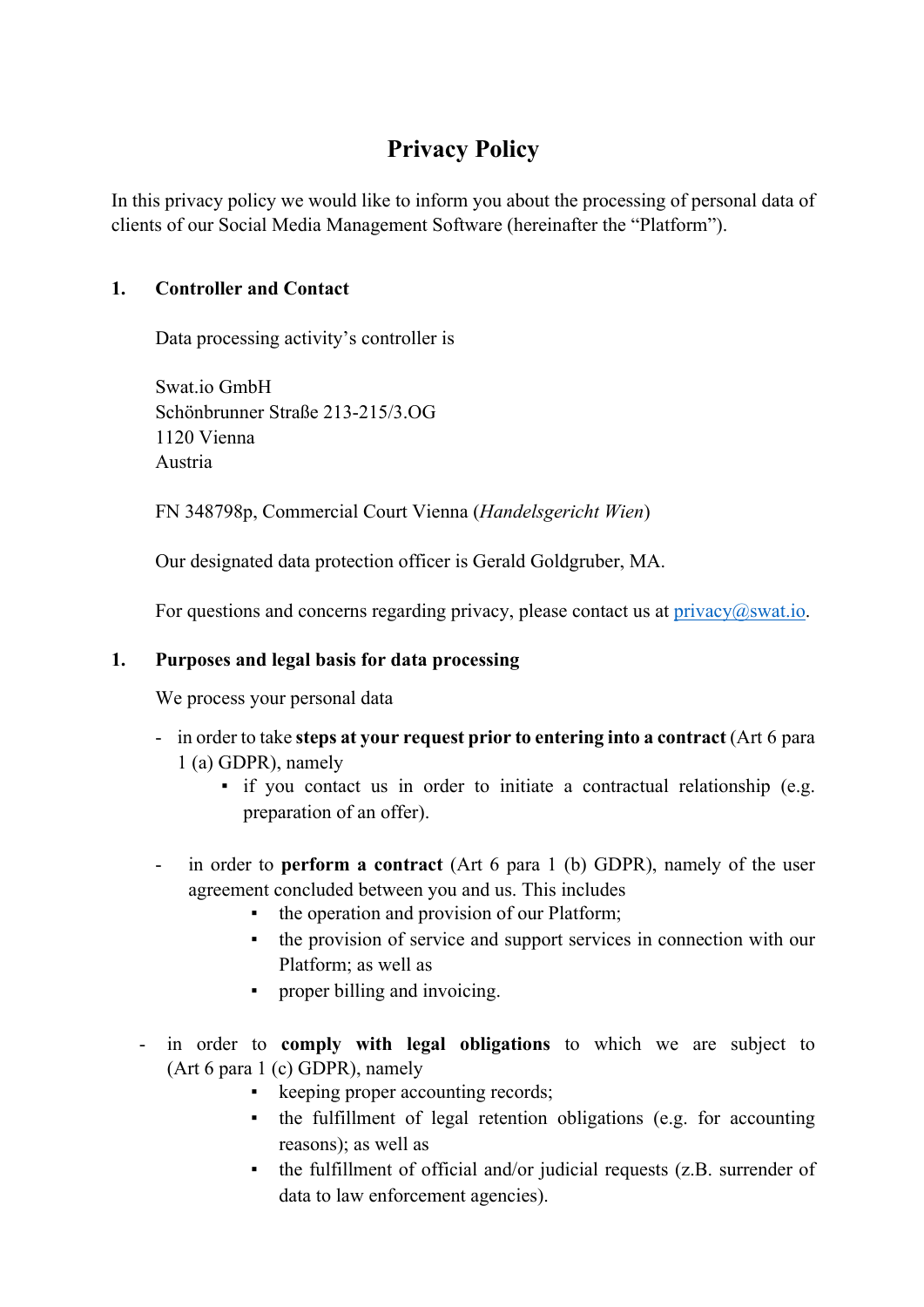- based on our **prevailing legitimate interests** (Art 6 para 1 (f) GDPR), namely
	- **•** prevention, detection and defense of abusive use of our Platform;
	- detection and fixing of software bugs on our Platform;
	- collecting and processing client feedback;
	- cross-team collaboration of the controller's employees;
	- development, design and improvement of our products; and
	- analysis of user behavior as well as improvement of our offers on our Platform.

## **2. Recipients of personal data**

In order to fulfill these above listed purposes, it may be necessary to disclose your personal data to following third parties:

| Recipiet                                | Purpose                                                                                           | Legal basis for transfer                                                                                                                              | Location of data                  | for<br>Legal<br>basis                                  |
|-----------------------------------------|---------------------------------------------------------------------------------------------------|-------------------------------------------------------------------------------------------------------------------------------------------------------|-----------------------------------|--------------------------------------------------------|
|                                         |                                                                                                   |                                                                                                                                                       | proessing                         | transfer<br>third<br>to<br>a<br>country                |
| APA-IT Informations<br>Technologie GmbH | Hosting of our IT-<br>systems                                                                     | Prevailing<br>legitimate<br>interests (Art 6 para 1 (f)<br>GDPR): use of professional<br>IT-infrastructure                                            | EU (Austria)                      | No transfer<br>third<br>to<br>countries                |
| Amazon Web Services<br><b>EMEA SARL</b> | Hosting of our IT-<br>systems                                                                     | Prevailing legitimate interests<br>(Art 6 para 1 (f) GDPR): use of<br>professional IT-infrastructure                                                  | EU<br>(Luxembourg)                | transfer<br>No<br>third<br>to<br>countries             |
| tecRacer GmbH & Co.<br>KG,              | Hosting of Managed<br>Servcies<br>(Hosting<br>of<br>management<br>Amazon<br>Web<br>Services)      | Prevailing legitimate interests<br>(Art 6 para 1 (f) GDPR): use of<br>professional IT-infrastructure                                                  | ${\rm EU}$<br>(Germany)           | transfer<br>third<br>No<br>to<br>countries             |
| Aircall SAS                             | Communication via<br>telephone<br>for<br>internal<br>collaboration as well<br>as with our clients | Prevailing legitimate interests<br>(Art $6$ para 1 (f) GDPR): use of<br>professional IT-infrastructure                                                | EU (France)                       | transfer<br>No.<br>third<br>to<br>countries            |
| SatisMeter s.r.o.                       | Collecting<br>and<br>managing<br>client<br>feedback                                               | Prevailing legitimate interests<br>(Art $6$ para 1 (f) GDPR): use of<br>professional IT-infrastructure                                                | ${\rm EU}$<br>(Czech<br>Republic) | No<br>transfer<br>third<br>to<br>countries             |
| GmbH<br>stereosense<br>("involve.me")   | Colleting<br>and<br>managing of client<br>surveys for quality<br>improvement                      | Prevailing legitimate interests<br>(Art 6 para 1 (f) GDPR): use of<br>professional IT-infrastructure                                                  | EU (Austria)                      | No transfer to<br>third<br>countries                   |
| Alexandra<br>Mag.<br>Ludvik             | Tax<br>consulting<br>services                                                                     | Prevailing legitimate interests<br>(Art 6 para 1 (f) GDPR): use of<br>professional consulting services<br>in connection with tax and fiscal<br>issues | EU (Austria)                      | transfer<br>third<br>N <sub>0</sub><br>to<br>countries |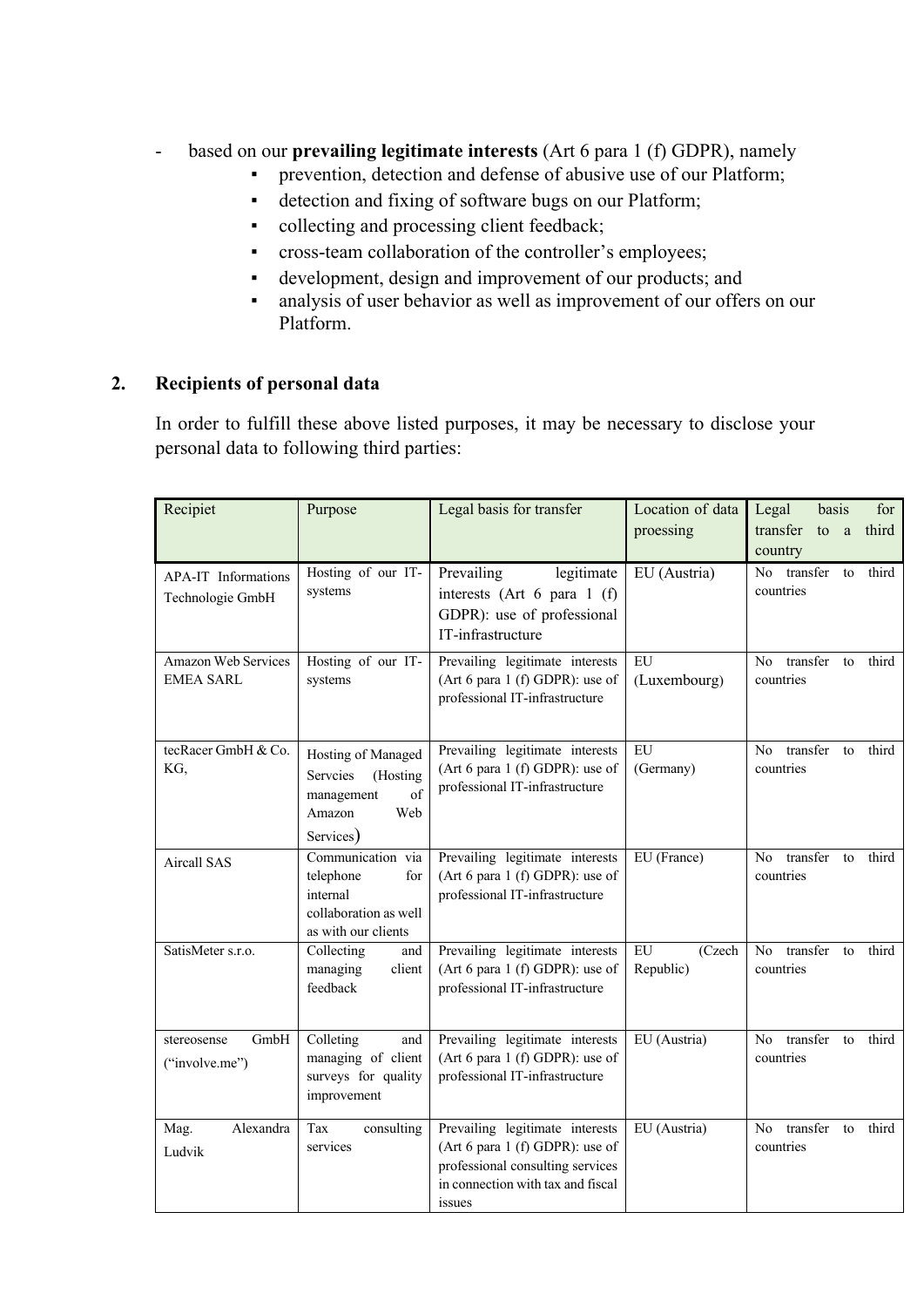| <b>KWR Karasek</b><br>Wietrzyk<br>Rechtsanwälte GmbH | Attorneys at law                                                                                           | Prevailing legitimate interests<br>(Art 6 para 1 (f) GDPR): use of<br>professional consulting services<br>in connection with legal issues | EU (Austria)                                                                   | No transfer to<br>third<br>countries                                                                    |
|------------------------------------------------------|------------------------------------------------------------------------------------------------------------|-------------------------------------------------------------------------------------------------------------------------------------------|--------------------------------------------------------------------------------|---------------------------------------------------------------------------------------------------------|
| ClickMeeting Sp. z<br>0.0.                           | Tool for conducting<br>Live Webinars                                                                       | Prevailing legitimate interests<br>(Art 6 para 1 (f) GDPR): use of<br>professional IT-infrastructure                                      | EU (Poland)                                                                    | No transfer<br>third<br>to<br>countries                                                                 |
| Google Cloud EMEA<br>Limited                         | Office-Tools, Tools<br>collaboration<br>for<br>("Collaboration<br>Tools") and use of<br>an e-Mail platform | Prevailing legitimate interests<br>(Art 6 para 1 (f) GDPR): use of<br>professional IT-infrastructure                                      | USA (Location of<br>data storage: EU)                                          | Standard data protection<br>clauses (Art 46 para 2<br>(c) GDPR) together with<br>supplementary measures |
| HubSpot, Inc.                                        | Organization,<br>Management,<br>Design<br>and<br>Administration<br>of<br>Marketing activities              | Prevailing legitimate interests<br>(Art 6 para 1 (f) GDPR): use of<br>professional IT-infrastructure                                      | <b>USA</b>                                                                     | Standard data protection<br>clauses (Art 46 para 2<br>(c) GDPR) together with<br>supplementary measures |
| CHARGEBEE INC.                                       | Accounting,<br>receivables<br>management<br>and<br>billing                                                 | Prevailing legitimate interests<br>(Art 6 para 1 (f) GDPR): use of<br>professional IT-infrastructure                                      | USA (location of<br>data storage EU<br>[Germany])                              | Standard data protection<br>clauses (Art 46 para 2<br>(c) GDPR) together with<br>supplementary measures |
| ProductBoard, Inc.                                   | Organization<br>of<br>product<br>development<br>and<br>product design                                      | Prevailing legitimate interests<br>(Art 6 para 1 (f) GDPR): use of<br>professional IT-infrastructure                                      | <b>USA</b>                                                                     | Standard data protection<br>clauses (Art 46 para 2<br>(c) GDPR) together with<br>supplementary measures |
| R&D<br>Intercom<br>Unlimited Company                 | Communication for<br>internal<br>collaboration as well<br>as with our clients                              | Prevailing legitimate interests<br>(Art 6 para 1 (f) GDPR): use of<br>professional IT-infrastructure                                      | <b>USA</b><br>(registered<br>office<br>$\operatorname{in}$<br>EU<br>[Ireland]) | Standard data protection<br>clauses (Art 46 para 2<br>(c) GDPR) together with<br>supplementary measures |
| G2.com Inc.                                          | Review and Rating<br>of<br>Software<br>Platforms                                                           | Prevailing legitimate interests<br>(Art 6 para 1 (f) GDPR): use of<br>professional IT-infrastructure                                      | <b>USA</b>                                                                     | Standard data protection<br>clauses (Art 46 para 2<br>(c) GDPR) together with<br>supplementary measures |
| BUILDSCALE INC.<br><b>OPERATING</b><br>(Vidyard)     | Providing Training<br>videos                                                                               | Prevailing legitimate interests<br>(Art 6 para 1 (f) GDPR): use of<br>professional IT-infrastructure                                      | <b>USA</b><br>(registered<br>office in Canada)                                 | Standard data protection<br>clauses (Art 46 para 2<br>(c) GDPR) together with<br>supplementary measures |
| Stripe<br>Payments<br>Europe Ltd.                    | Online<br>Payment<br>Provider                                                                              | Prevailing legitimate interests<br>(Art 6 para 1 (f) GDPR): use of<br>professional IT-infrastructure                                      | <b>USA</b><br>(registered<br>office<br>in<br>EU<br>[Ireland])                  | Standard data protection<br>clauses (Art 46 para 2<br>(c) GDPR) together with<br>supplementary measures |

In the event of a legal obligation, we transmit personal data to public bodies and institutions (e.g. law enforcement agencies, courts).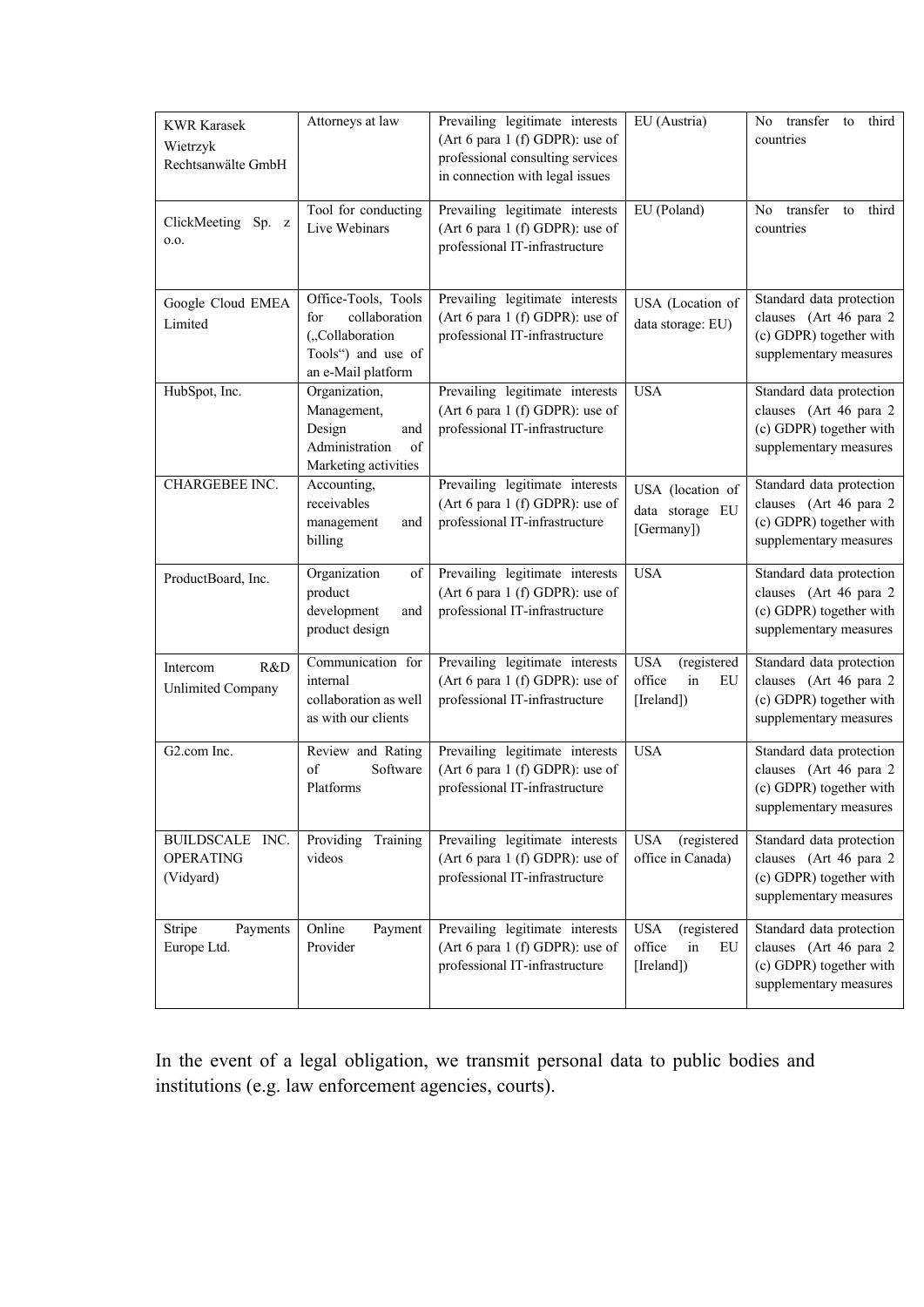### **3. Processing period**

We store and process your personal data only as long as this is necessary for the fulfillment of the respective processing purpose. We process the personal data necessary for the performance of the contract in any case for the duration of the business relationship and beyond in accordance with the statutory retention and documentation obligations. These are seven years for business correspondence and other business letters (§ 212 UGB). In individual cases, for example in the case of pending official or court proceedings, this storage period may also be longer than seven years, provided that this is of significance for the responsible party as an entrepreneur (§ 212 (1) last sentence UGB). In the event of foreseeable legal disputes, your personal data may also be stored for longer, in any case until the expiry of the relevant limitation periods for legal claims.

## **4. Rights of the data subject**

As a data subject, you have the rights described below. If we have reasonable doubt about the identity of your person in the context of exercising one of the data subject rights, we may request additional information from you that is necessary to confirm the identity of your person.

For those rights that are asserted by means of a request, the time limit to comply with these requests is one month by law.

#### *Right of access – Art 15 GDPR*

You have the right to obtain information about the personal data we process concerning you at any time. The right to obtain information also includes the right to receive a copy of the data, provided that this does not affect the rights and freedoms of other persons. For the creation of such a data copy, we may charge you a reasonable fee based on the administrative costs.

#### *Right to rectification – Art 16 GDPR*

You have the right to obtain the rectification of inaccurate personal data concerning yourself and to have incomplete personal data completed.

#### *Right to erasure – Art 17 GDPR*

You have the right to obtain the erasure of personal data concerning you. However, this right to erasure does not apply to the extent that processing is necessary

- for exercising the right of freedom of expression and information; or
- for compliance with a legal obligation which requires processing by Union or Member State law to which the controller is subject or for the performance of a task carried out in the public interest or in the exercise of official authority vested in the controller; or
- for reasons of public interest in the area of public health; or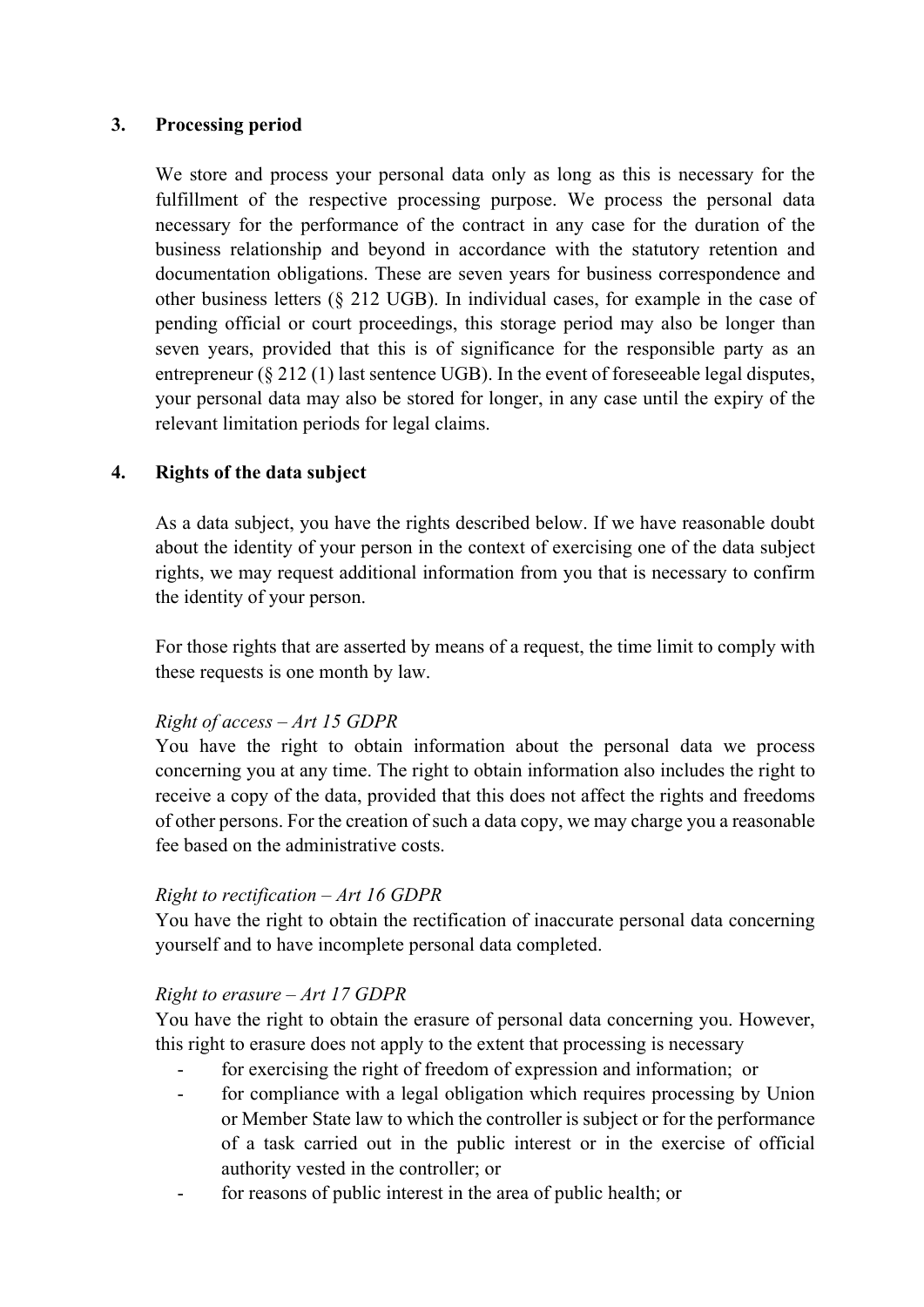- for archiving purposes in public interest, scientific or historical research purposes, or statistical purposes, where erasure is likely to make impossible, or at least seriously impair, the achievement of the purposes underlying the processing; or
- for the establishment, exercise or defense of legal claims.

## *Right to restriction of processing – Art 18 GDPR*

You have the right to obtain the restriction of processing where at least one of the following applies:

- the accuracy of the personal data is contested by you, for a period enabling the controller to verify the accuracy of the personal data; or
- the processing is unlawful and you oppose the erasure of the personal data and request the restriction of their use instead;
- the controller no longer needs the personal data for the purposes of the processing, but they are required by you for the establishment, exercise or defense of legal claims;
- you have objected to processing pursuant to Art 21 para pending the verification whether the legitimate grounds of the controller override yours.

If you have exercised your right to restriction of processing, we may process this personal data - with the exception of the storage of such data - only with your consent or for the establishment, exercise or defense of legal claims or for the protection of the rights of another natural or legal person or for reasons of an important public interest of the Union or a Member State.

## *Right to object – Art 21 GDPR*

You have the right to object to processing that is carried out on the basis of an overriding legitimate interest on our part or on the part of a third party (pursuant to Art 6 para 1 (f) GDPR). In the event of an objection, we will no longer process your data unless the processing serves the establishment, exercise or defense of legal claims or we demonstrate compelling legitimate grounds for the processing that override your interests.

An objection to the processing of personal data for direct marketing purposes is possible at any time and will result in us no longer being allowed to process your data for this purpose in any case.

## *Right to data portability – Art 20 GDPR*

In principle, you also have the right to receive the data a structured, common and machine-readable format and to transfer this data to another controller. However, the right to data portability only exists if the processing is based on your consent or on a contract and the processing is carried out with the help of automated processes.